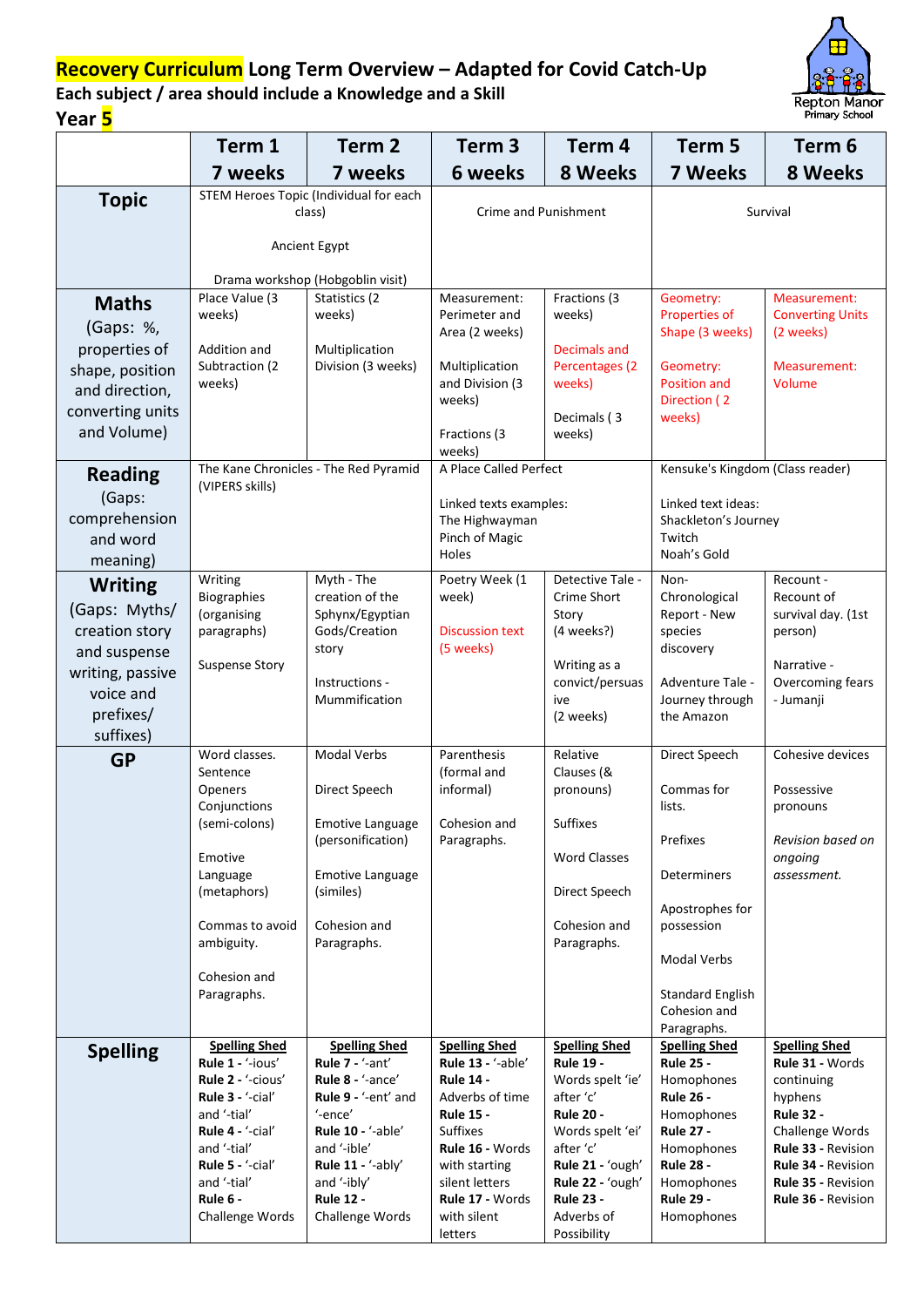|                  |                         |                                               | <b>Rule 18 -</b>                                       | <b>Rule 24 -</b>                       | <b>Rule 30 -</b>                |                                        |
|------------------|-------------------------|-----------------------------------------------|--------------------------------------------------------|----------------------------------------|---------------------------------|----------------------------------------|
|                  |                         |                                               | Challenge Words                                        | Challenge<br>Words                     | Challenge<br>Words              |                                        |
|                  |                         |                                               |                                                        |                                        |                                 |                                        |
| <b>Science</b>   | <b>STEM WEEK</b>        | Forces - How to                               | Properties and                                         | Properties and                         | <b>Living Things</b>            | <b>RSE Curriculum</b>                  |
|                  | Earth and Space -       | build a pyramid.                              | changes of<br>materials - Crime                        | changes of<br>materials (only          | and their<br>Habitats           |                                        |
|                  | what did the            |                                               | scene                                                  | 2 lessons)                             |                                 |                                        |
|                  | Ancient                 |                                               | investigation                                          |                                        |                                 |                                        |
|                  | Egyptians               |                                               |                                                        | 14-18 March                            |                                 |                                        |
|                  | believe?<br>Multimedia- | Multimedia-                                   | Levers (via DT)<br>Computer                            | <b>Science Week</b><br>Handling Data - | Programming-                    | Programming-                           |
| <b>Computing</b> | Vector drawing          | Video editing                                 | Systems and                                            | Flat file                              | Repetition in                   | Selection in                           |
|                  | (Pyramids and           |                                               | Networks-                                              | database                               | games                           | Quizzes                                |
|                  | tombs?)                 |                                               | Sharing                                                | (Crime Scene                           |                                 | (End of topic                          |
|                  |                         |                                               | information<br>(discrete)                              | Skills)                                |                                 | quizzes)                               |
| <b>E-Safety</b>  | Self-Image and          | <b>Online Reputation</b>                      | <b>Online Bullying</b>                                 | Managing                               | Health, Well-                   | Privacy and                            |
|                  | Identity                | Info                                          | Info                                                   | Online                                 | being and                       | Security                               |
|                  | Info                    |                                               |                                                        | Information                            | Lifestyle<br>Info               | Info                                   |
|                  | Online                  |                                               |                                                        |                                        |                                 | Copyright and                          |
|                  | Relationships           |                                               |                                                        |                                        |                                 | Ownership                              |
|                  | Info                    |                                               |                                                        |                                        |                                 |                                        |
| <b>History</b>   |                         | Ancient Egyptians<br>(reliability of sources) | Chronological history and changes<br>in C+P over time. |                                        |                                 |                                        |
|                  |                         | Museums and                                   |                                                        |                                        |                                 |                                        |
|                  |                         |                                               | Comparing historical periods.                          |                                        |                                 |                                        |
| Geography        | Egypt - Human +         |                                               |                                                        |                                        | Locate the<br>world's           | Use fieldwork to                       |
|                  | Physical<br>Geography   |                                               |                                                        |                                        | countries, using                | observe,<br>measure, record            |
|                  | (map skills,            |                                               |                                                        |                                        | maps to focus                   | and present the                        |
|                  | locational skills)      |                                               |                                                        |                                        | on Europe.                      | human and                              |
|                  | River Nile -            |                                               |                                                        |                                        | Comparing                       | physical features<br>in the local area |
|                  | Human +                 |                                               |                                                        |                                        | developed and                   | using a range of                       |
|                  | Physical                |                                               |                                                        |                                        | underdeveloped                  | methods,                               |
|                  | Geography               |                                               |                                                        |                                        | countries, what                 | including sketch                       |
|                  | (fieldwork skills)      |                                               |                                                        |                                        | it means and<br>where are these | maps, plans and<br>graphs, and         |
|                  |                         |                                               |                                                        |                                        | located (map                    | digital                                |
|                  |                         |                                               |                                                        |                                        | work).                          | technologies.                          |
| <b>DT</b>        |                         | Food from<br>different cultures -             | Pulleys - forces<br>recap. Make a                      |                                        | Reinforcing<br>structures (link |                                        |
|                  |                         | bread making.                                 | system to build                                        |                                        | to materials in                 |                                        |
|                  |                         | Sampling foods                                | torture devices.                                       |                                        | science)                        |                                        |
|                  |                         | from a different                              | (woodwork)                                             |                                        |                                 |                                        |
|                  | Observational           | culture.                                      |                                                        | Testing and                            |                                 | <b>Batik</b>                           |
| Art              | Drawing of              |                                               |                                                        | designing                              |                                 |                                        |
|                  | artefacts               |                                               |                                                        | stencils.                              |                                 |                                        |
|                  |                         |                                               |                                                        | Street Art -                           |                                 |                                        |
|                  |                         |                                               |                                                        | Spray paints                           |                                 |                                        |
| <b>RE</b>        | Religions of            | Sikhism - Places of                           | Hinduism (Holi                                         | Christianity -                         | Islam (Eid)                     | Judaism                                |
| (Discovery       | Egypt.                  | Worship<br>NB: Guru Nanak's                   | festival)                                              | Holy week.                             |                                 | (Passover)                             |
|                  |                         | birthday and                                  |                                                        |                                        |                                 |                                        |
| RE)              |                         | Maghi Festival                                |                                                        |                                        |                                 |                                        |
|                  |                         | (Jan)                                         | Floor                                                  | Dance                                  | Cricket                         | TBC                                    |
| <b>PE</b>        | Swimming                | Swimming / Fitness<br><b>Circuits</b>         | Gymnastics                                             |                                        |                                 |                                        |
| (discrete $-$    |                         |                                               |                                                        |                                        |                                 |                                        |
| PE LTP)          |                         |                                               |                                                        |                                        |                                 |                                        |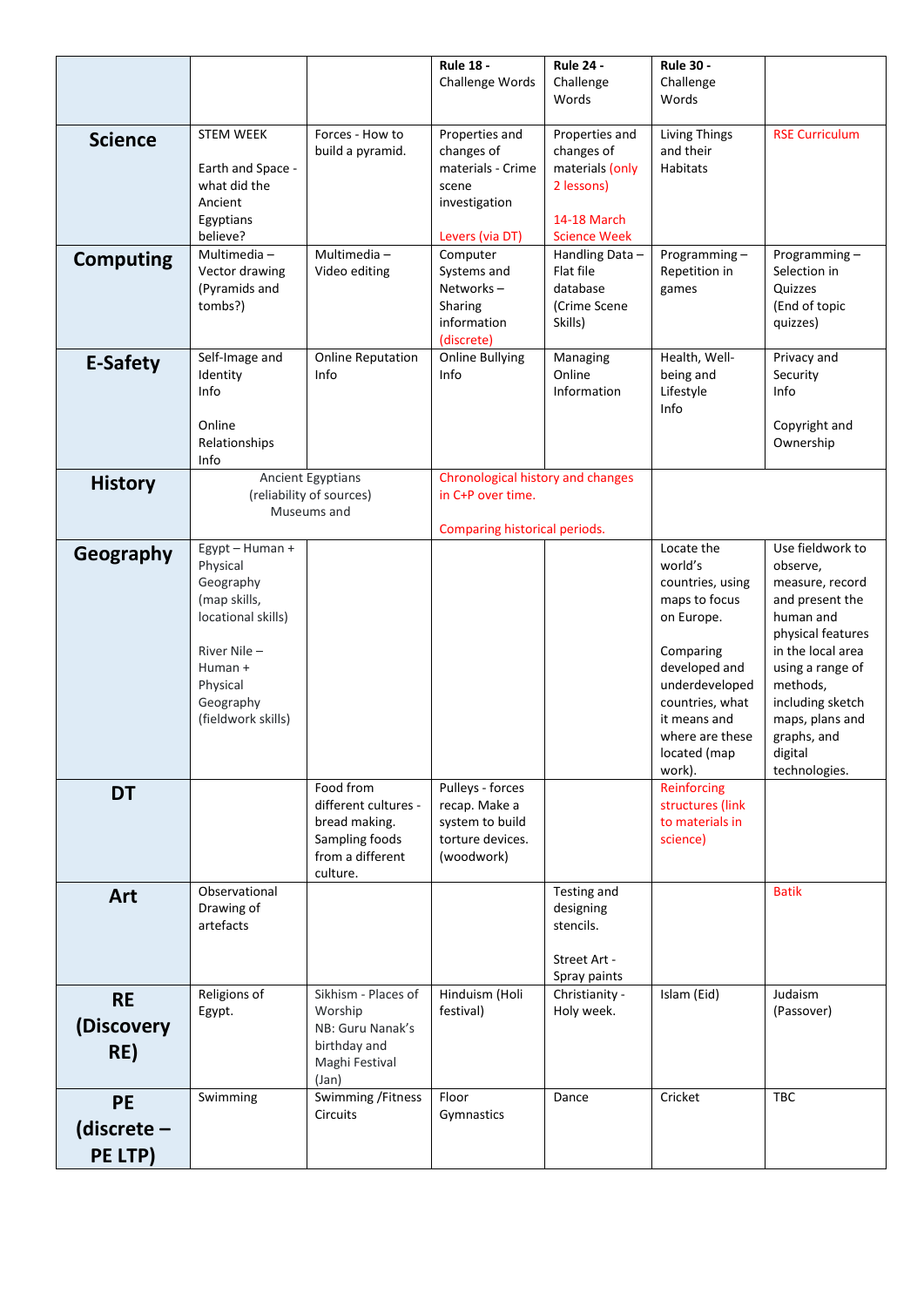| Games           | Rounders                            | Hockey                             | Netball                           | Tennis                              | <b>OAA</b>                          | Tag Rugby                           |
|-----------------|-------------------------------------|------------------------------------|-----------------------------------|-------------------------------------|-------------------------------------|-------------------------------------|
| (discrete –     | (hitting a ball,<br>fielding, catch | (dribbling,<br>shooting,           |                                   |                                     | Use the eight<br>points of a        |                                     |
| PE LTP)         | and throw)                          | defending)                         |                                   |                                     | compass, four                       |                                     |
|                 |                                     |                                    |                                   |                                     | and six-figure                      |                                     |
|                 |                                     |                                    |                                   |                                     | grid references,<br>symbols and key |                                     |
|                 |                                     |                                    |                                   |                                     | (move from                          |                                     |
|                 |                                     |                                    |                                   |                                     | Geography)                          |                                     |
| <b>MFL</b>      | Core Unit 1<br>Recap                | Core Unit 2<br>-Saying the days of | Core Unit 3<br>-Identifying body  | Unit A<br>-Saying animal            | Unit B<br>-Naming                   | Unit C<br>-Saying how they          |
| (discrete $-$   | -Greeting each                      | the week                           | parts                             | vocabulary                          | common foods                        | travel to school                    |
| <b>MFL LTP)</b> | other                               | -Naming colours                    | -Counting up to                   | -Asking about                       | -Expressing likes                   | -Naming places in                   |
|                 | -Introducing<br>themselves          | -Counting and                      | 31                                | pets<br>-Describing                 | and dislikes                        | school                              |
|                 | -Counting up to                     | writing to 20<br>-Naming           | -Identifying<br>items of clothing | animals using                       | -Saying what<br>they are eating     | -Listing the<br>contents of their   |
|                 | 20                                  | countries/intercult                | -Naming the                       | adjectives                          | -Naming cutlery                     | pencil case                         |
|                 | -Introducing                        | ural topic                         | months of the                     | -Using                              | -Saying what                        | -Telling the time                   |
|                 | their immediate<br>family           | -Expressing likes<br>and dislikes  | year<br>-Talking about            | prepositions<br>-Naming animal      | they would like<br>to have          | Naming sch                          |
|                 |                                     |                                    | birthdays                         | homes                               | -Understanding                      |                                     |
|                 | From Helen's<br>LTP!                |                                    |                                   |                                     | cooking                             |                                     |
|                 | Targets:                            |                                    |                                   |                                     | instructions                        |                                     |
|                 | -Pick out familiar                  |                                    |                                   |                                     |                                     |                                     |
|                 | words and<br>phrases from a         |                                    |                                   |                                     |                                     |                                     |
|                 | spoken sentence.                    |                                    |                                   |                                     |                                     |                                     |
|                 | -Say and write a                    |                                    |                                   |                                     |                                     |                                     |
|                 | few sentences<br>about              |                                    |                                   |                                     |                                     |                                     |
|                 | themselves in                       |                                    |                                   |                                     |                                     |                                     |
|                 | the first person                    |                                    |                                   |                                     |                                     |                                     |
|                 | from memory.<br>-Prepare and        |                                    |                                   |                                     |                                     |                                     |
|                 | present some                        |                                    |                                   |                                     |                                     |                                     |
|                 | basic instructions                  |                                    |                                   |                                     |                                     |                                     |
|                 | for a playground<br>game.           |                                    |                                   |                                     |                                     |                                     |
|                 | - Use knowledge                     |                                    |                                   |                                     |                                     |                                     |
|                 | of French                           |                                    |                                   |                                     |                                     |                                     |
|                 | phonics to spell<br>some simple     |                                    |                                   |                                     |                                     |                                     |
|                 | words correctly.                    |                                    |                                   |                                     |                                     |                                     |
|                 | - Express                           |                                    |                                   |                                     |                                     |                                     |
|                 | opinions using<br>basic sentences.  |                                    |                                   |                                     |                                     |                                     |
|                 |                                     |                                    |                                   |                                     |                                     |                                     |
|                 | Topic: Playtime<br>-Learn how to    |                                    |                                   |                                     |                                     |                                     |
|                 | talk about games                    |                                    |                                   |                                     |                                     |                                     |
|                 | they like to play                   |                                    |                                   |                                     |                                     |                                     |
|                 | - Learn how to<br>talk about active |                                    |                                   |                                     |                                     |                                     |
|                 | games, board                        |                                    |                                   |                                     |                                     |                                     |
|                 | games etc.                          |                                    |                                   |                                     |                                     |                                     |
|                 | - Learn some<br>French              |                                    |                                   |                                     |                                     |                                     |
|                 | playground                          |                                    |                                   |                                     |                                     |                                     |
|                 | games.                              |                                    |                                   |                                     |                                     |                                     |
| <b>Music</b>    |                                     |                                    |                                   | <b>Musical</b><br>vocabulary        |                                     | Charanga, pitch,<br>tone, dynamics, |
|                 |                                     |                                    |                                   | pulse/rhythm).                      |                                     | tempo, pace etc.                    |
|                 |                                     |                                    |                                   | Learn 3 songs                       |                                     |                                     |
|                 |                                     |                                    |                                   | (1 per week).<br><b>Exposure to</b> |                                     |                                     |
|                 |                                     |                                    |                                   | different styles.                   |                                     |                                     |
|                 |                                     |                                    |                                   | <b>Body</b>                         |                                     |                                     |
|                 |                                     |                                    |                                   | percussion.                         |                                     |                                     |